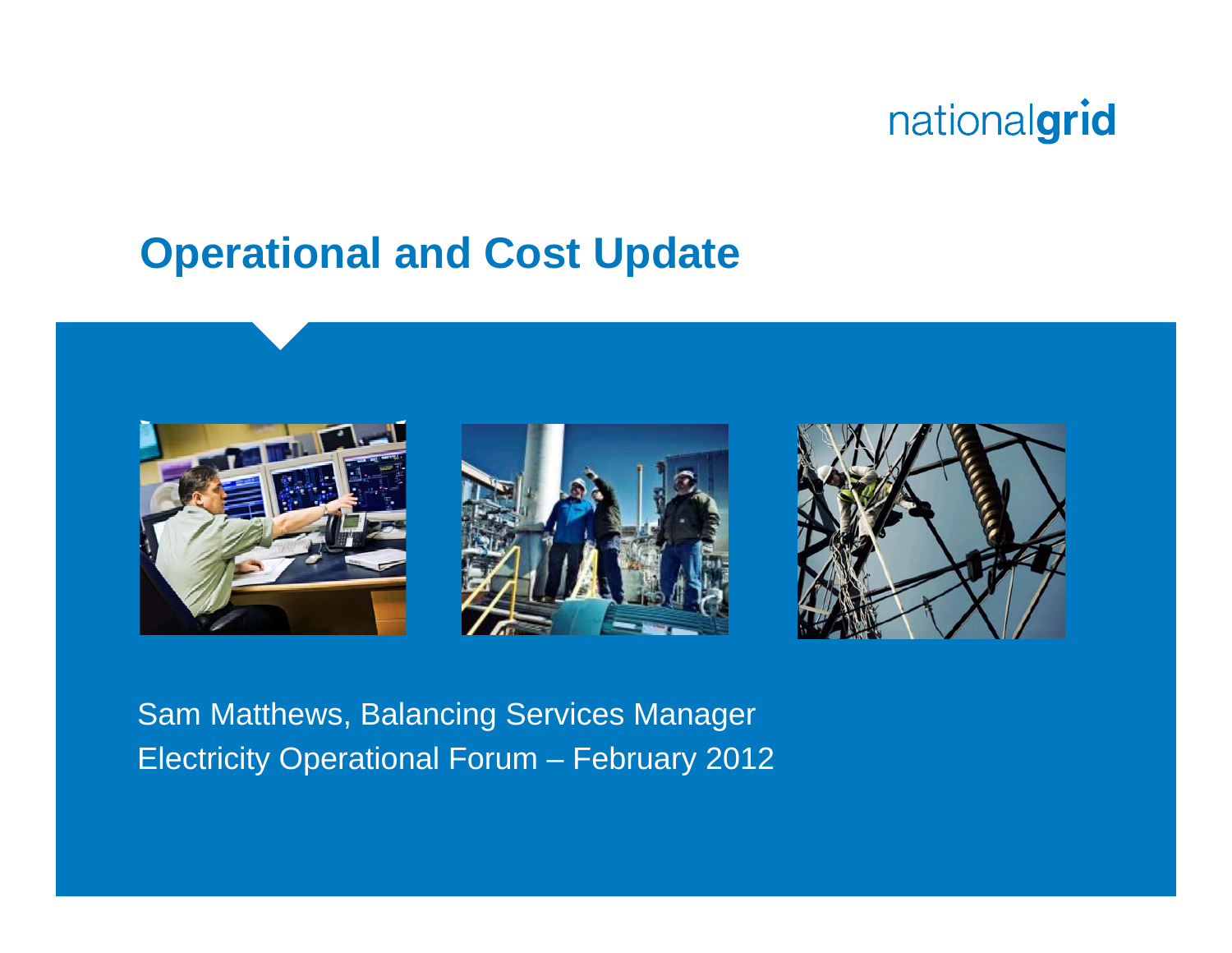

#### **Agenda**

■ Weather

■ Minimum Zero Times (MZT) of Generation in GB

■ Interconnector flows to Europe across Winter 2012

■ Wind Update

■ Cost Update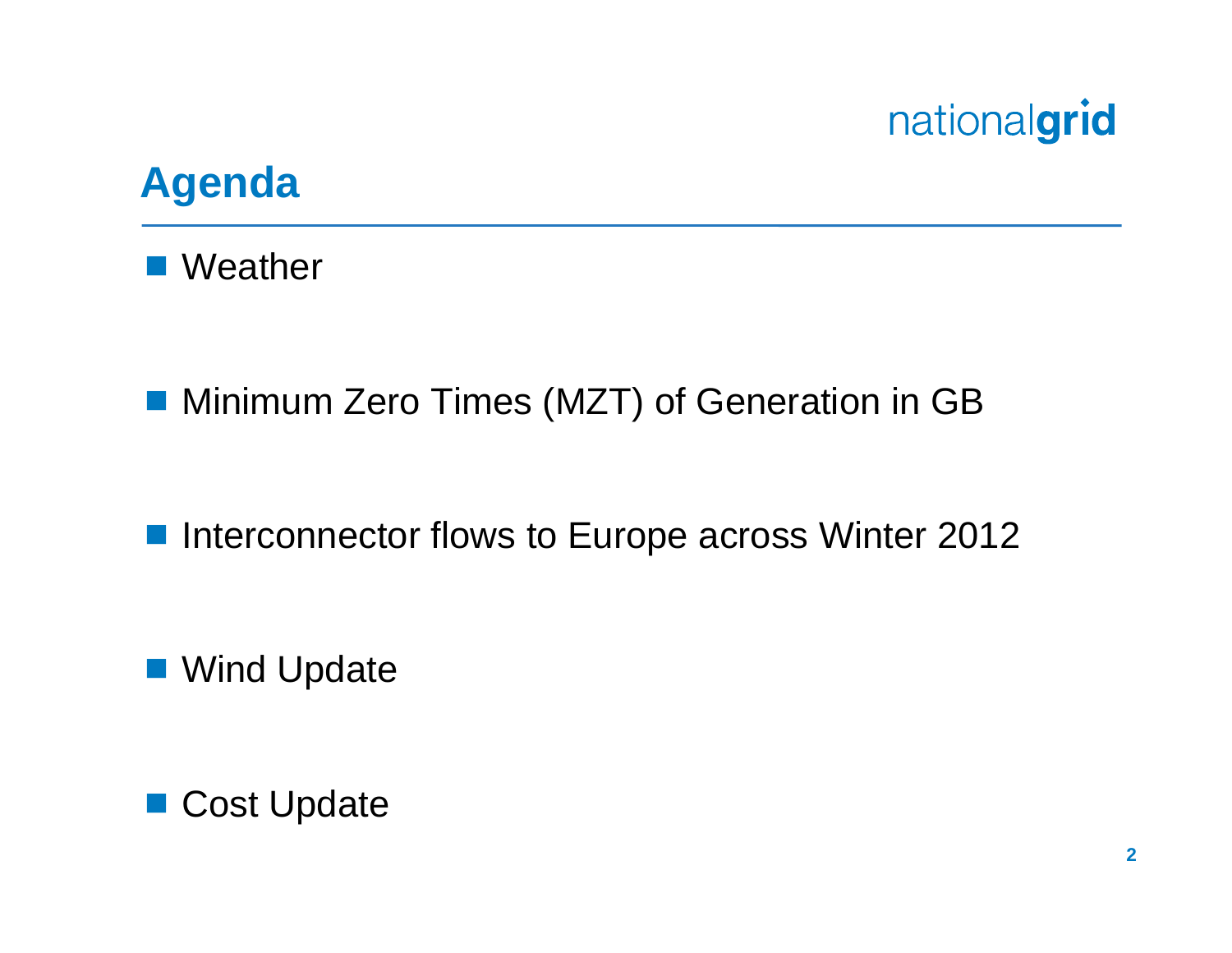

## **Weather for Dec 2011 and Jan 2012**

#### Continuing mild weather across Dec / Jan



**Mean N ational C ompo site Weat h er f or Decemb er**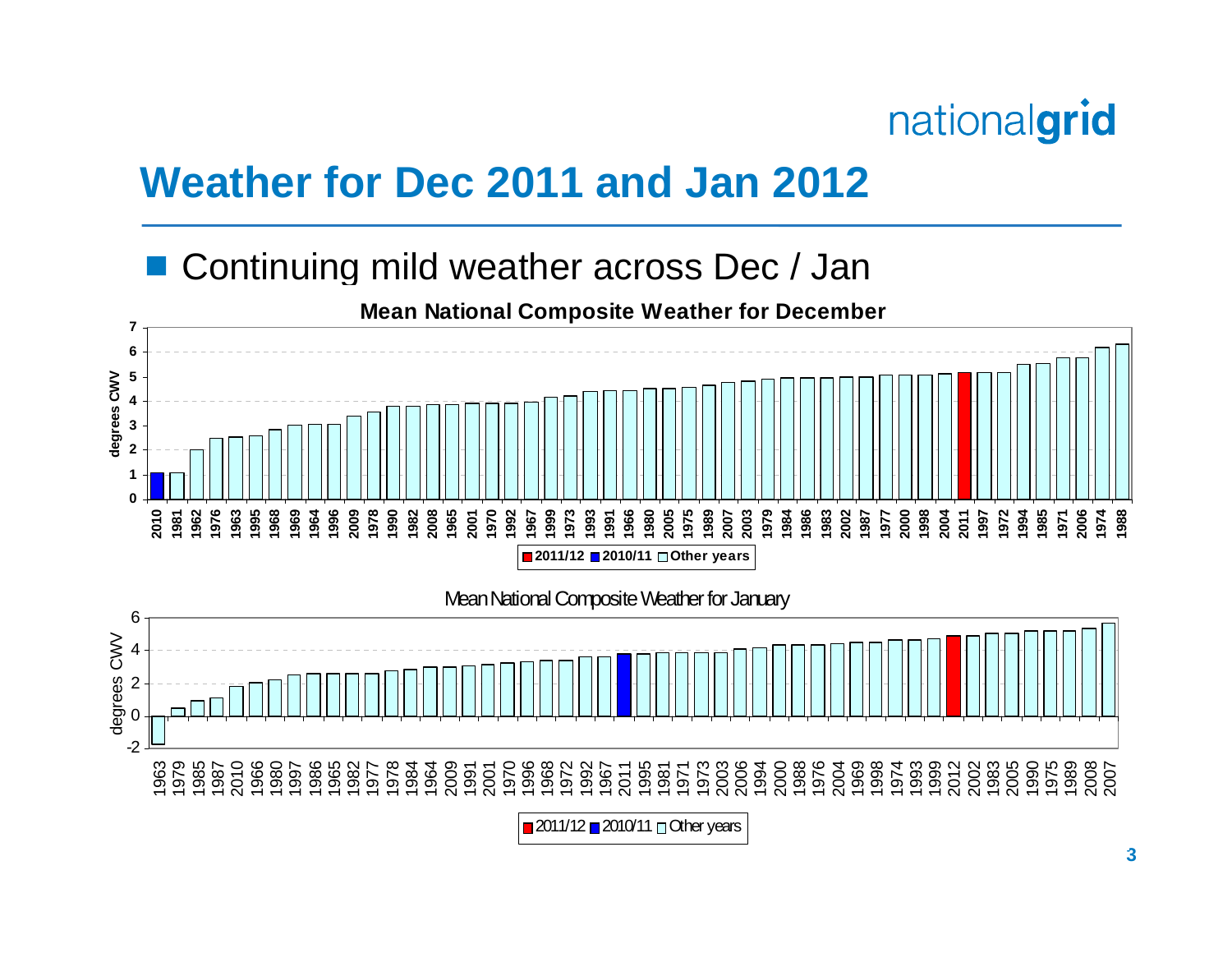

## **Generation Minimum Zero Times**

 Reduction in 4 hour machines to 2-shift overnight being experienced at times (particularly in Dec)

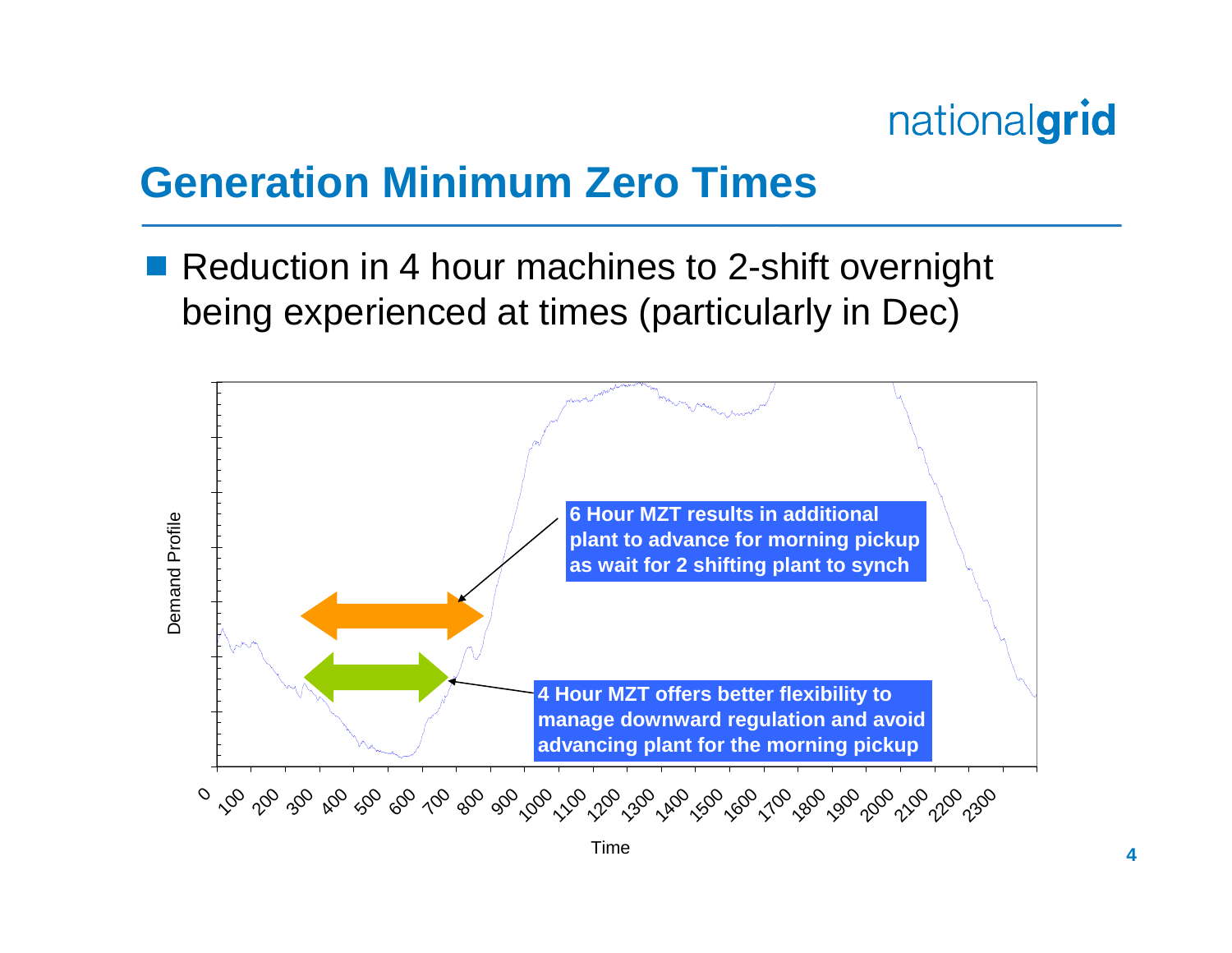#### **Interconnectors**

#### ■ Have observed high exports at GB peak demands and also "wheeling" **Imports via BritNed**



 $\forall$  French Interconnector  $\forall$  Irish Interconnector (Moyle)  $\forall$  Dutch Interconnector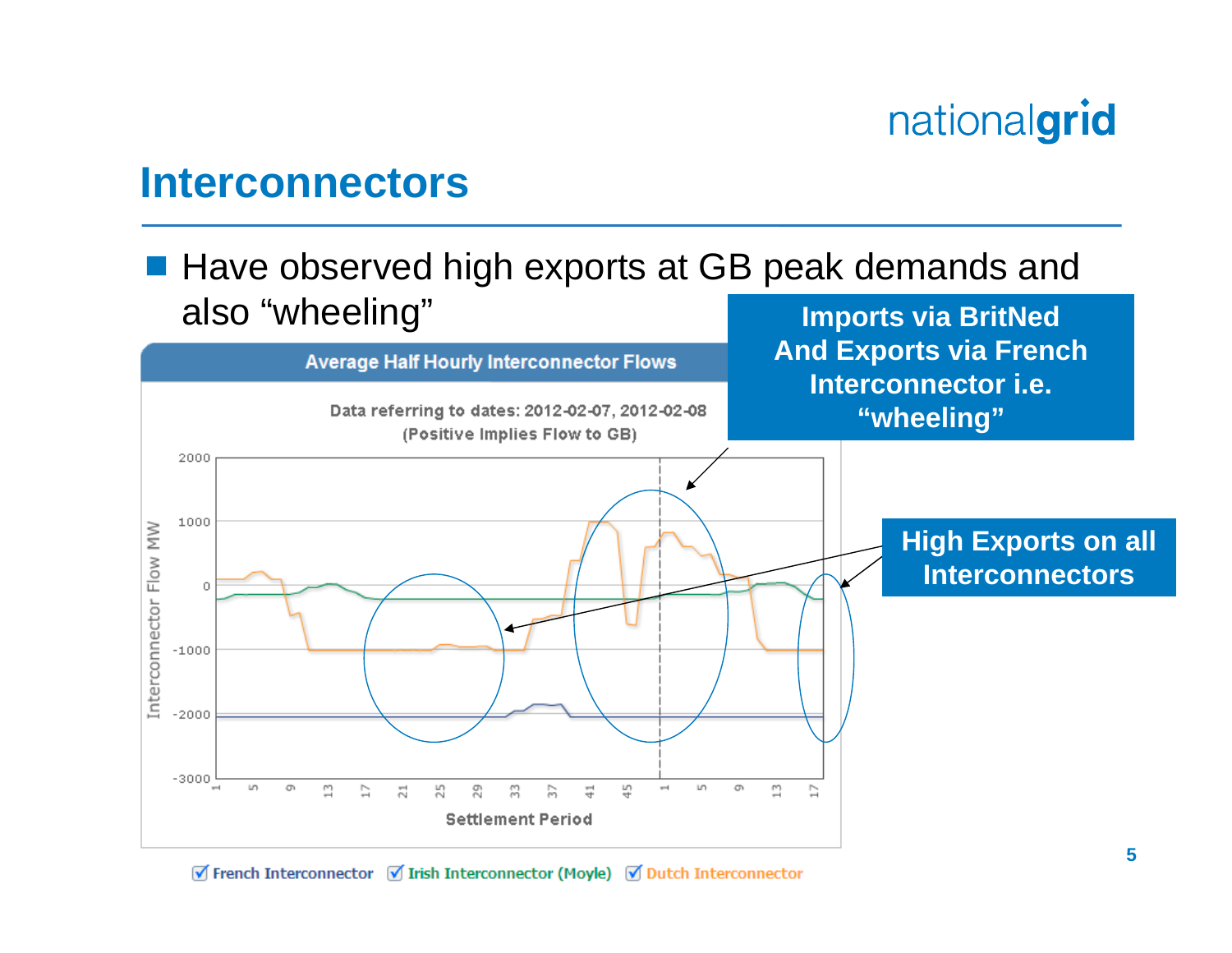#### **Wind**

#### Have operated "SCOTEX" above 3GW transfers this winter to maximise renewable generation



 Total Scottish Wind (estimate made of non metered wind) as a % of Scottish Demand (not including Pumped storage or Interconnetor flows)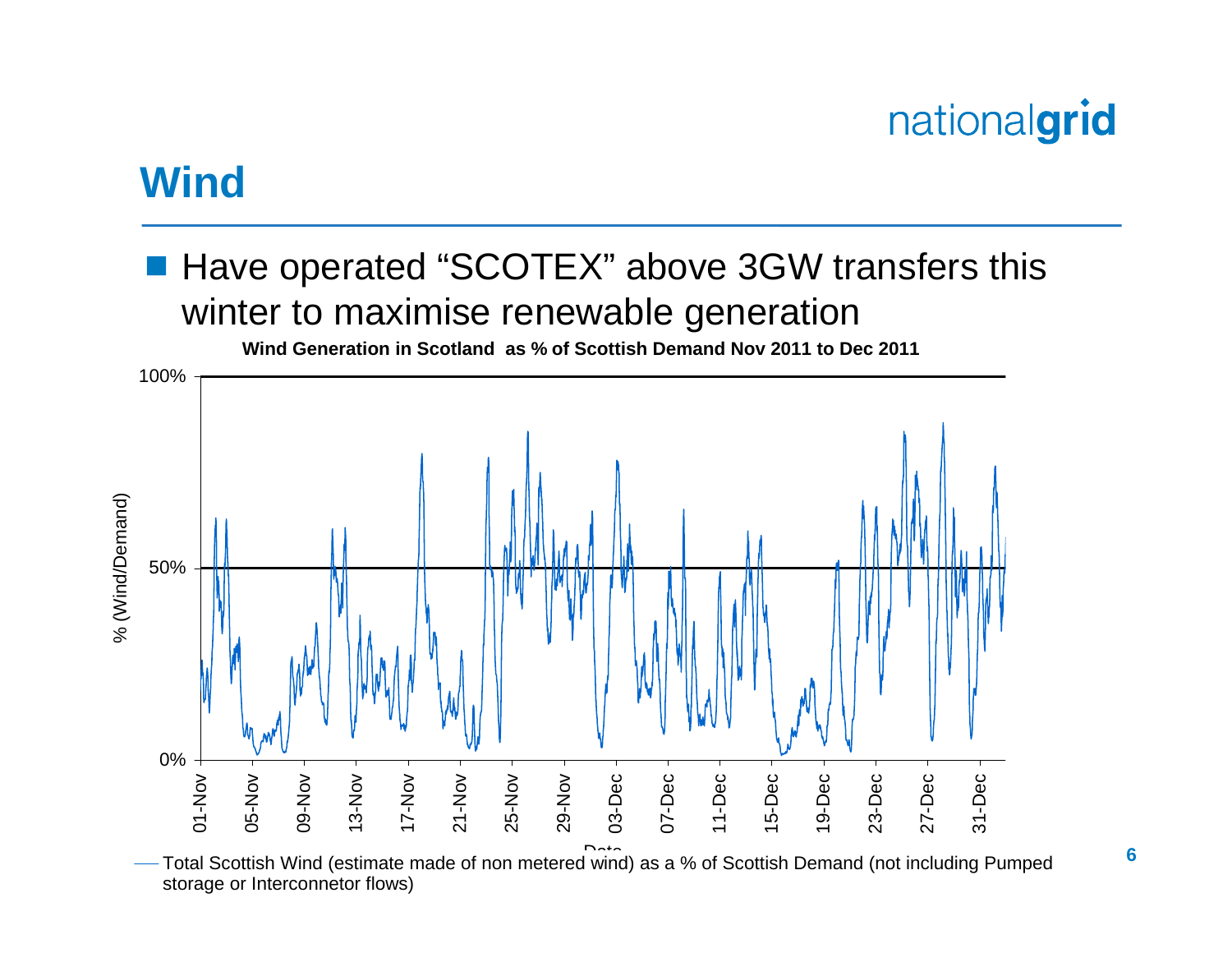#### **System Operator Cost Update**

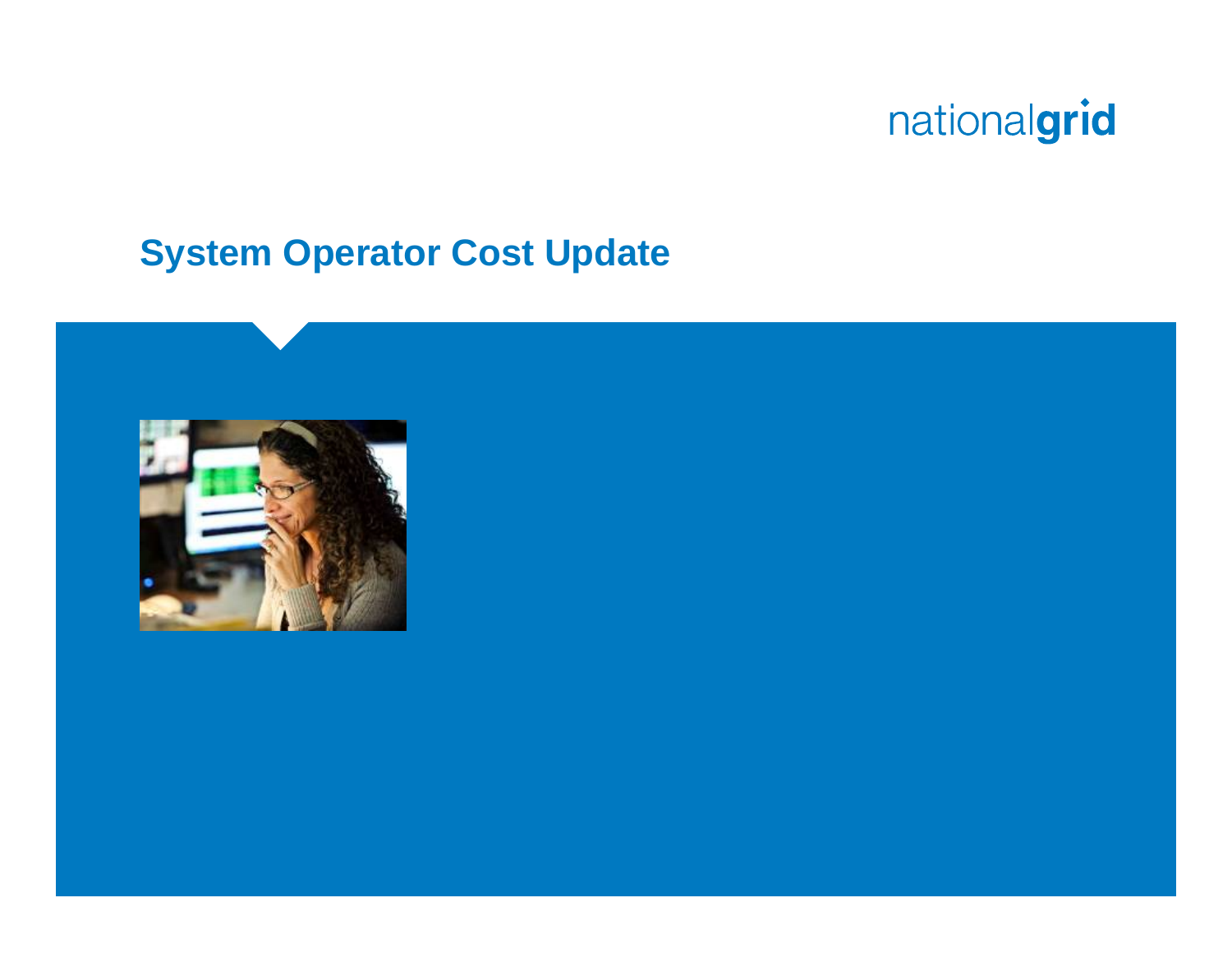#### nationalgrid **Total Incentivised Balancing Cost (IBC) for December 2011**

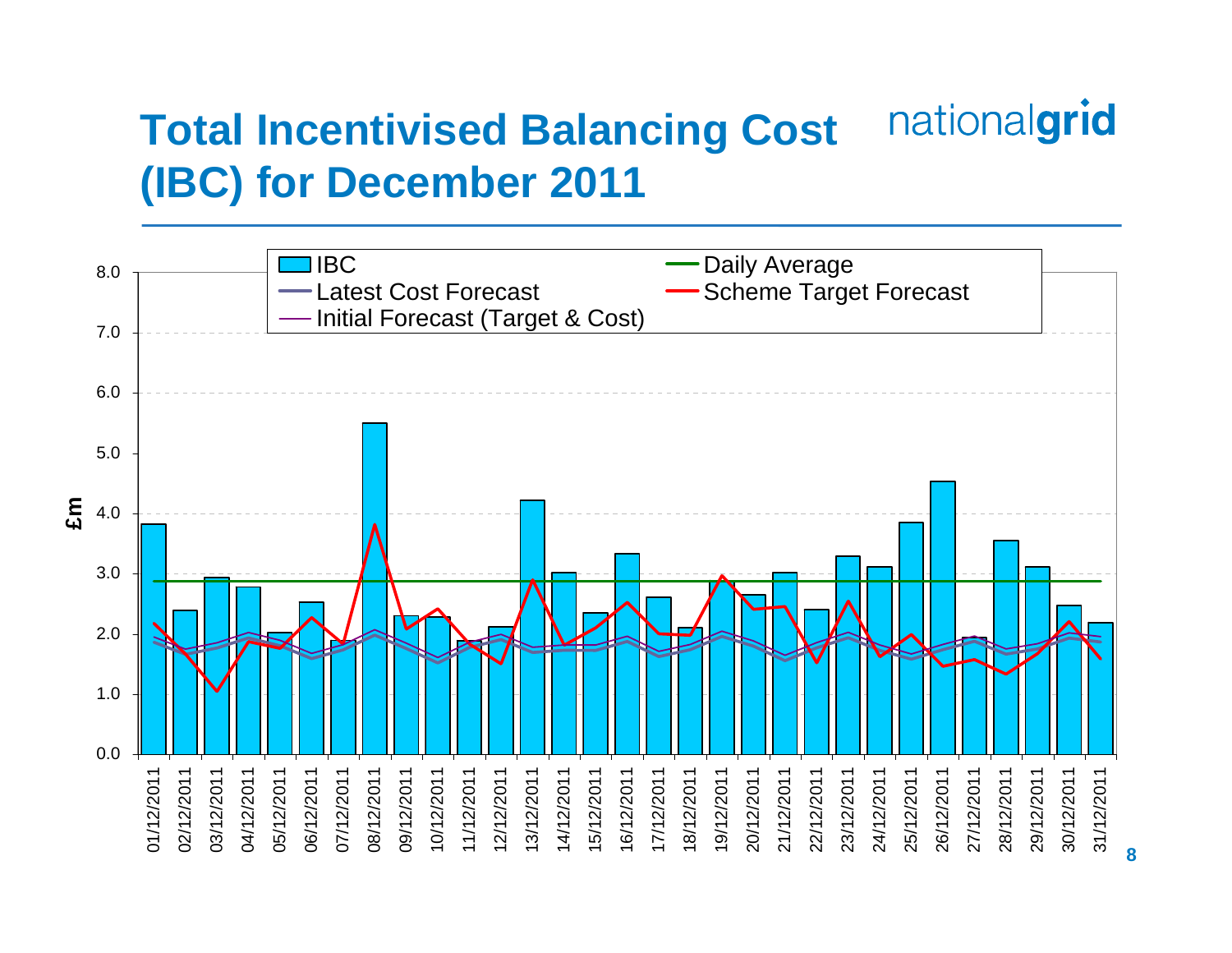

#### **Cost Update – Scottish Constraints**

#### Correlation with of constraints to wind output



**Total Metered Wind Output (MW) vs Scottish Constraint Costs (Scotland)**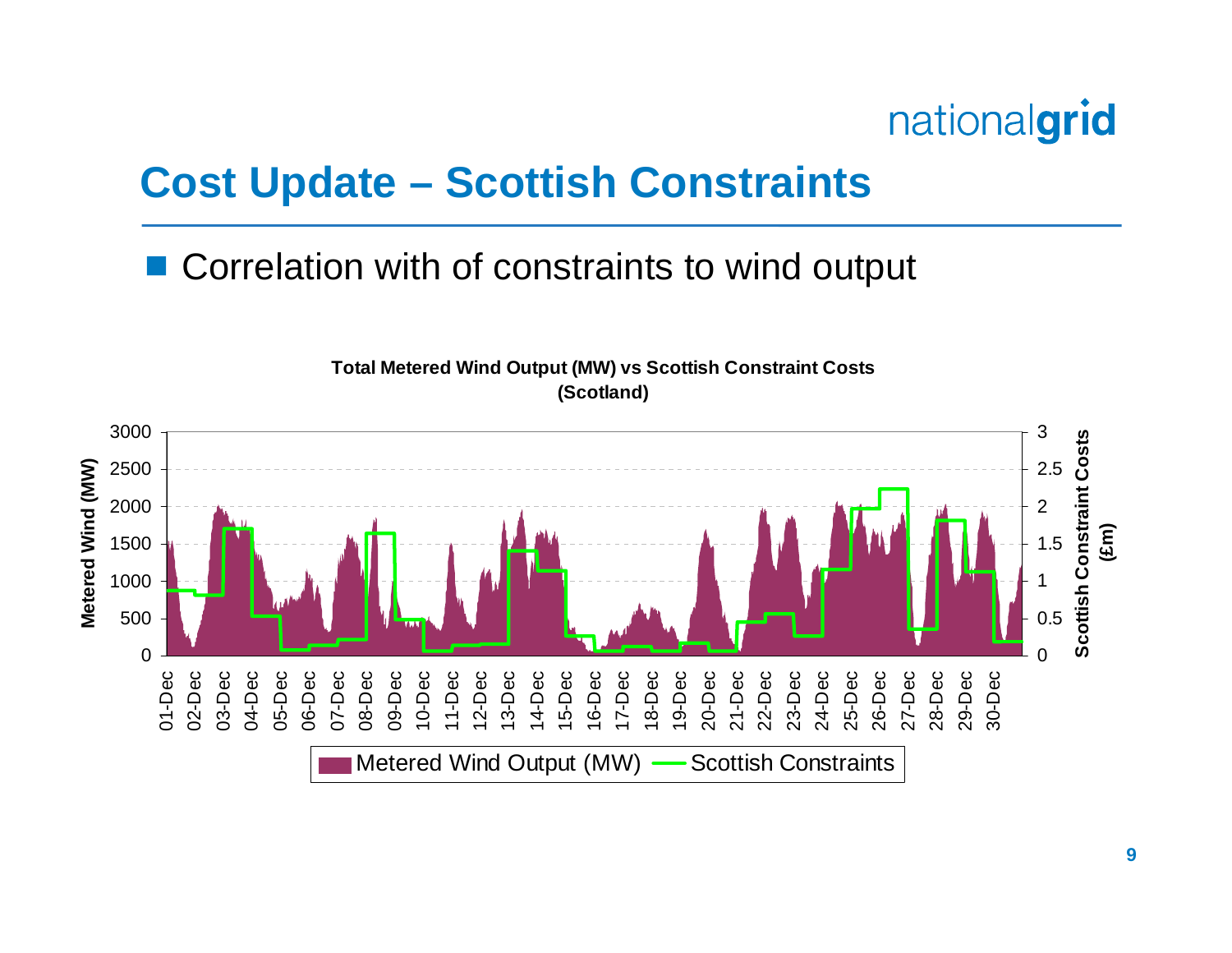## **Cost Update – Transmission Losses**

#### ■ Higher North – South flows increases losses

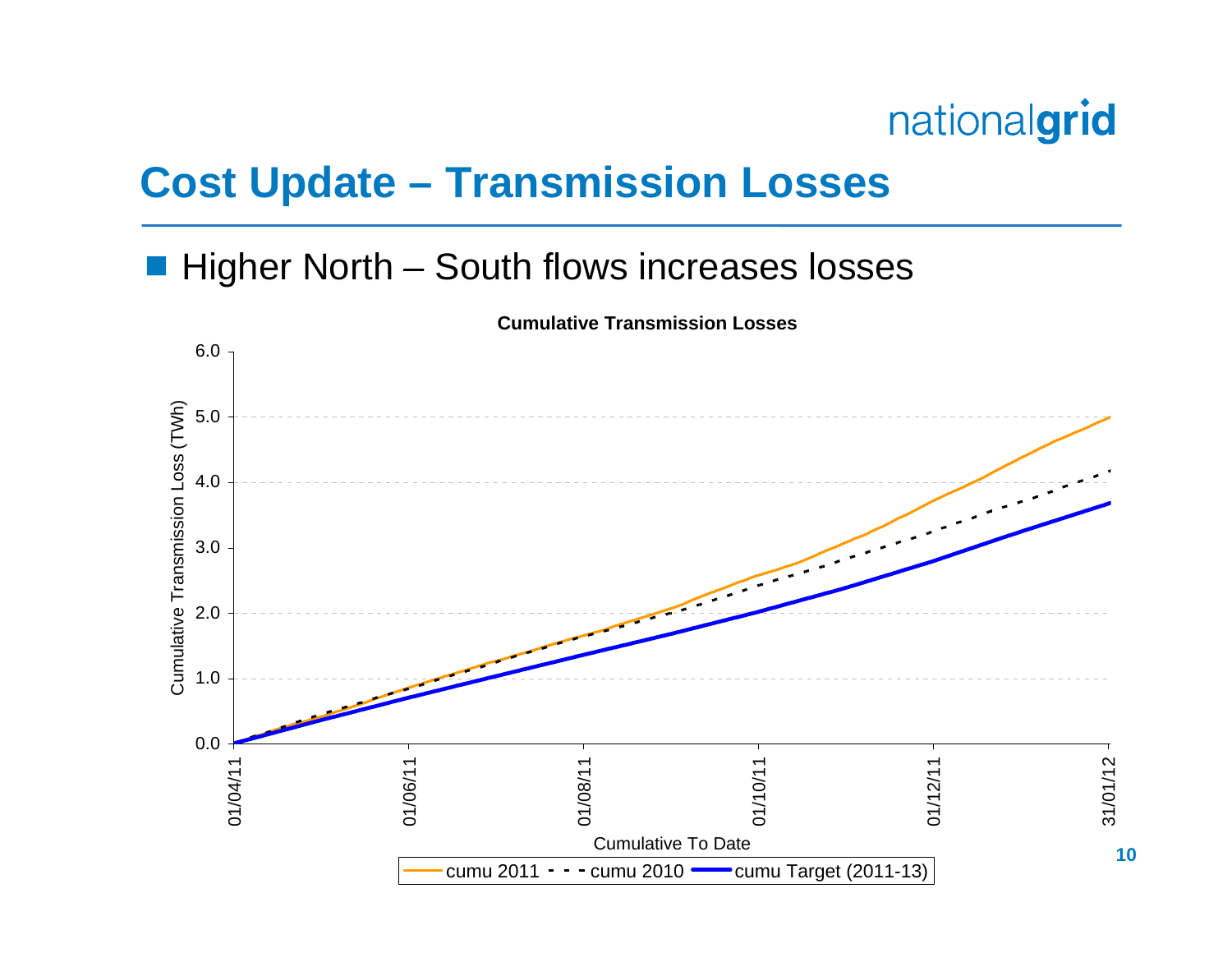

#### **Scheme Target vs. Costs Overview**

 Scheme target not increasing to cover for events outside of NGET control

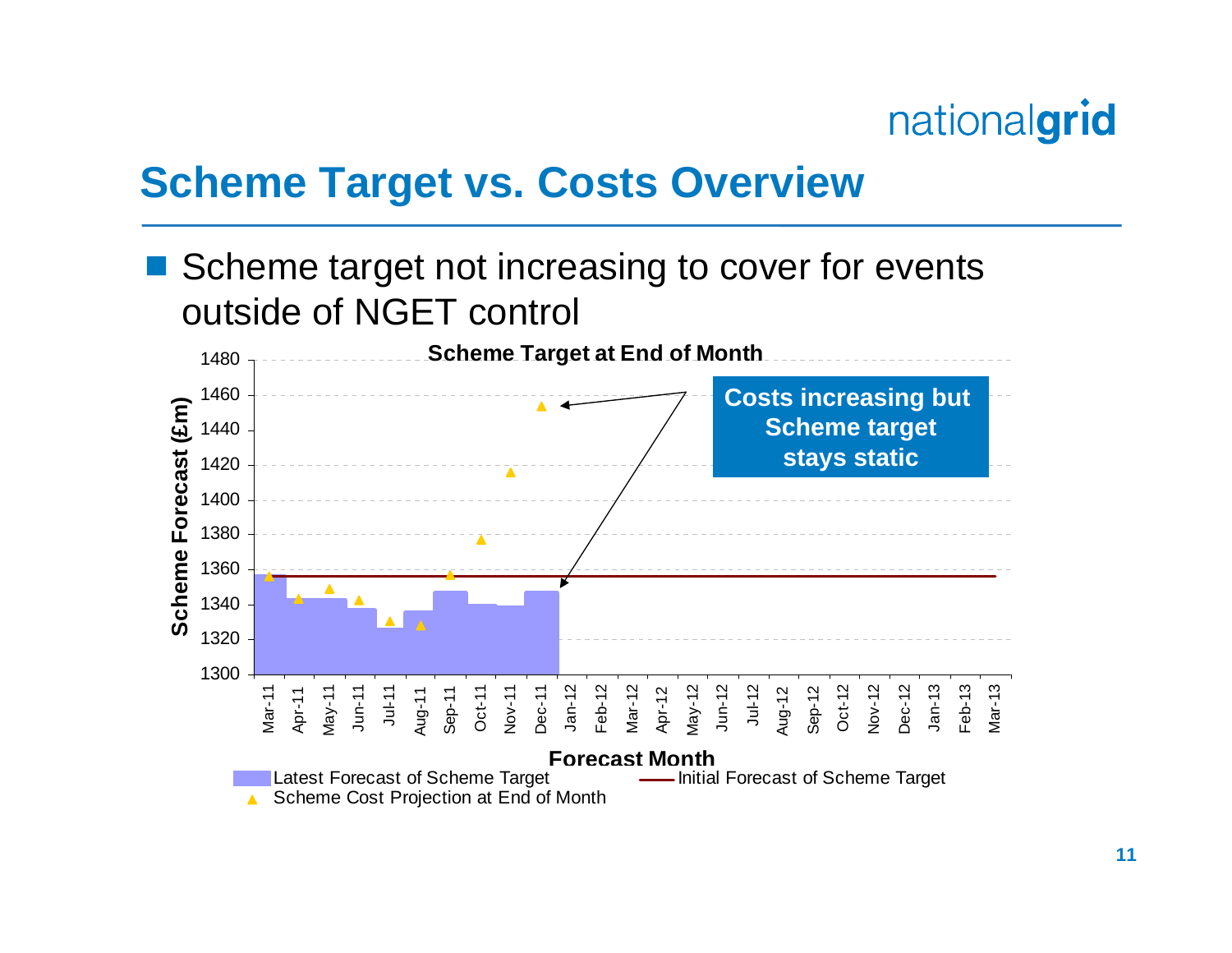

## **BSIS Update – End December**

#### **BSIS 2011-13**■ Scheme losses continue to increase

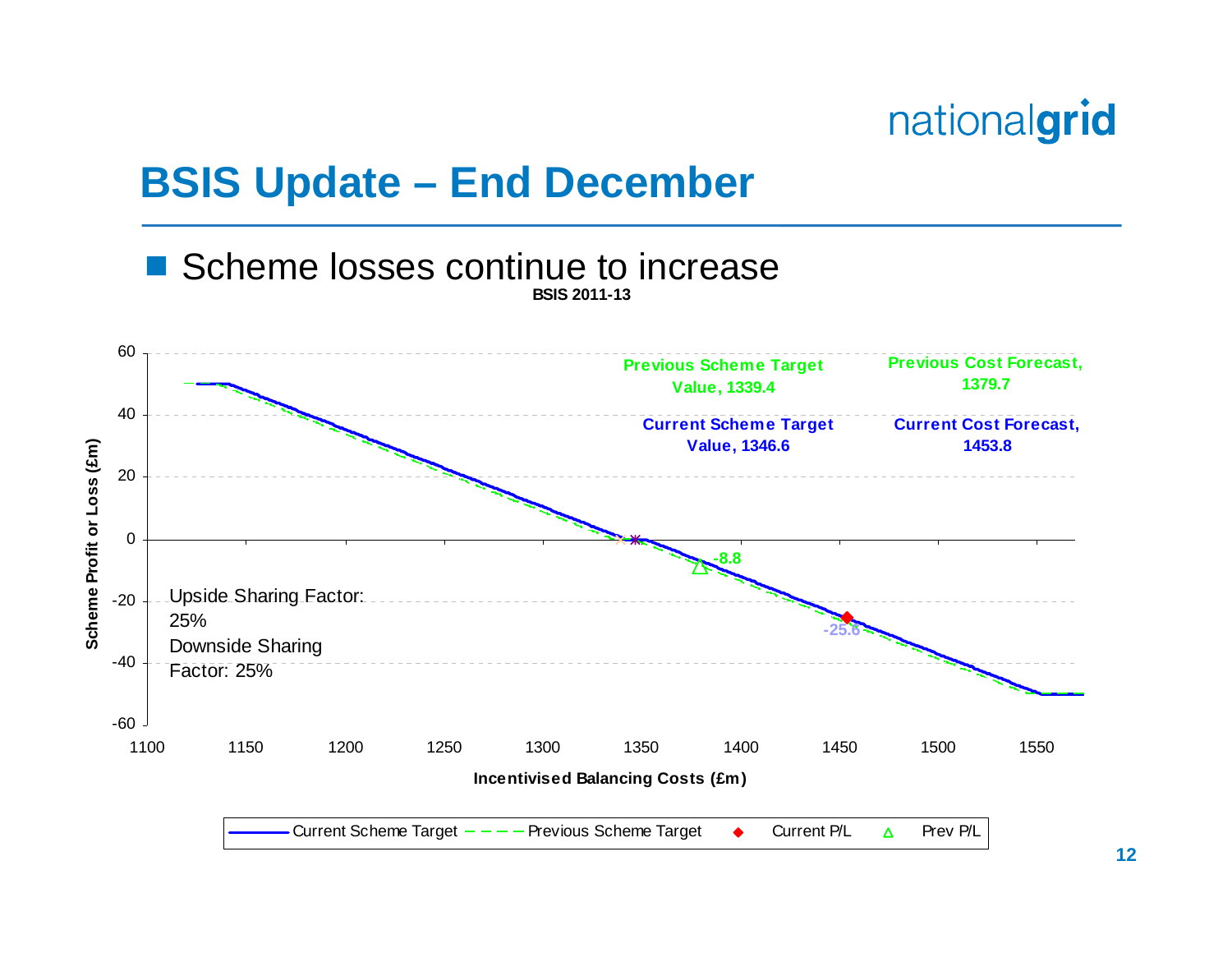#### nationalgrid **Analysis of main drivers for divergence in costs vs. scheme target**

- **Main Drivers identified** 
	- **Long term Moyle Interconnector fault outage not** modelled in Plexos
	- **Plexos modelling of generator running patterns in** Scotland not what is experienced in real-time
	- **Transmission Outages overrunning**
	- Southern voltage control
	- Response costs driven by unplanned Transmission outage
	- **The Transmission Losses due to changing generation** patterns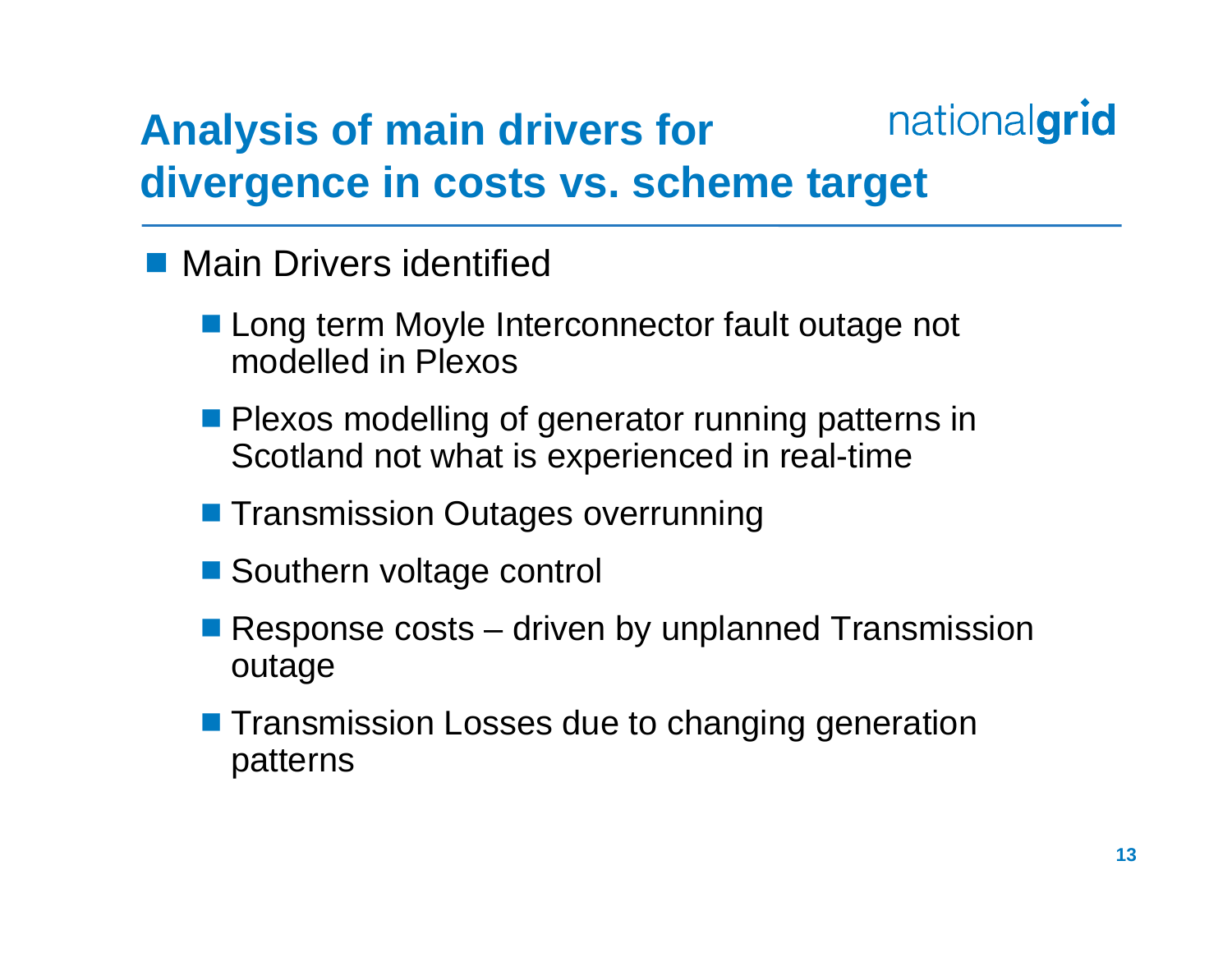#### **BSUoS Forecast**

#### ■ 2011/12: £1.31/MWh (previous update = £1.26)

#### ■ 2012/13: £1.09/MWh (Updated with latest information)

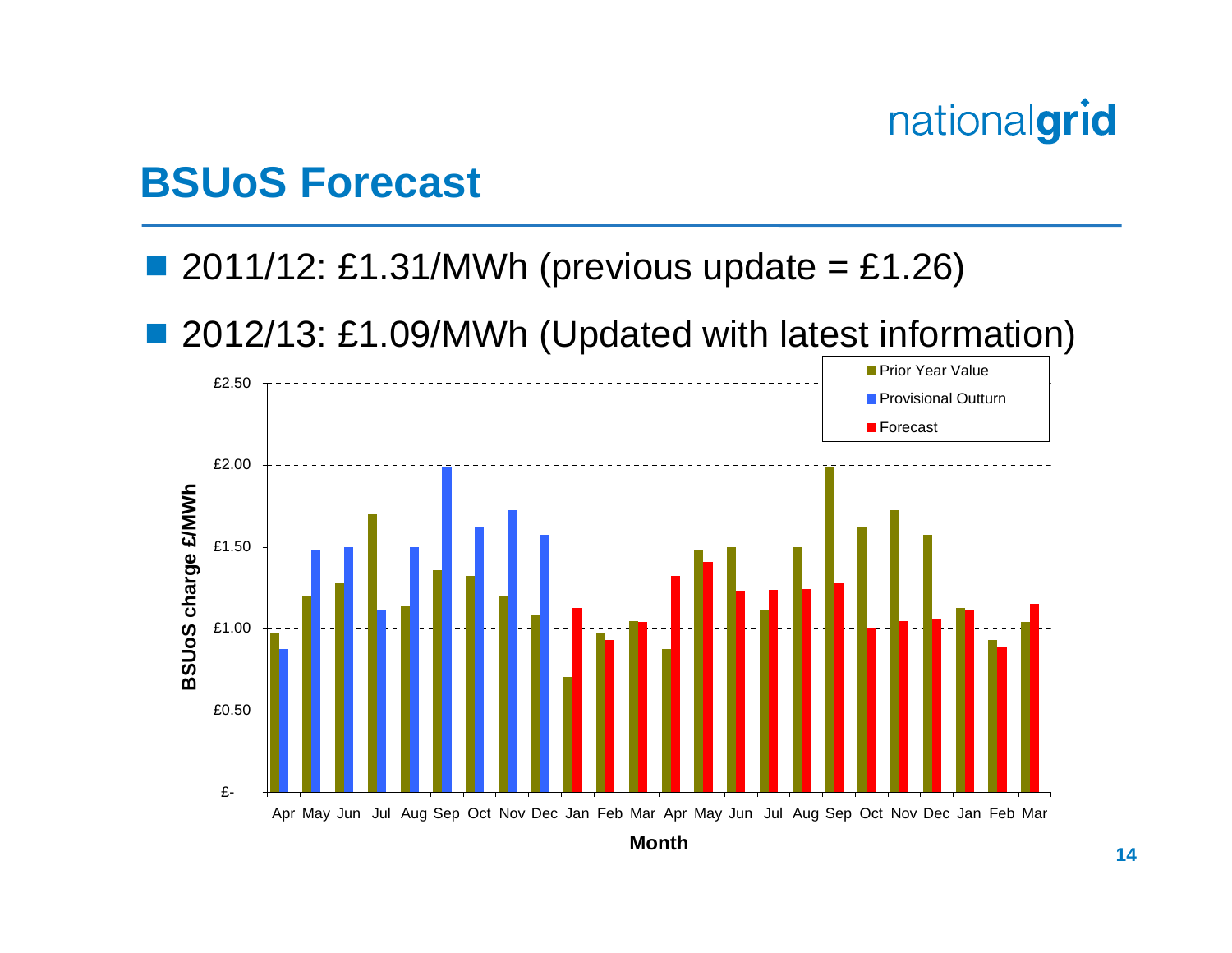## **Contribution to BSUoS**